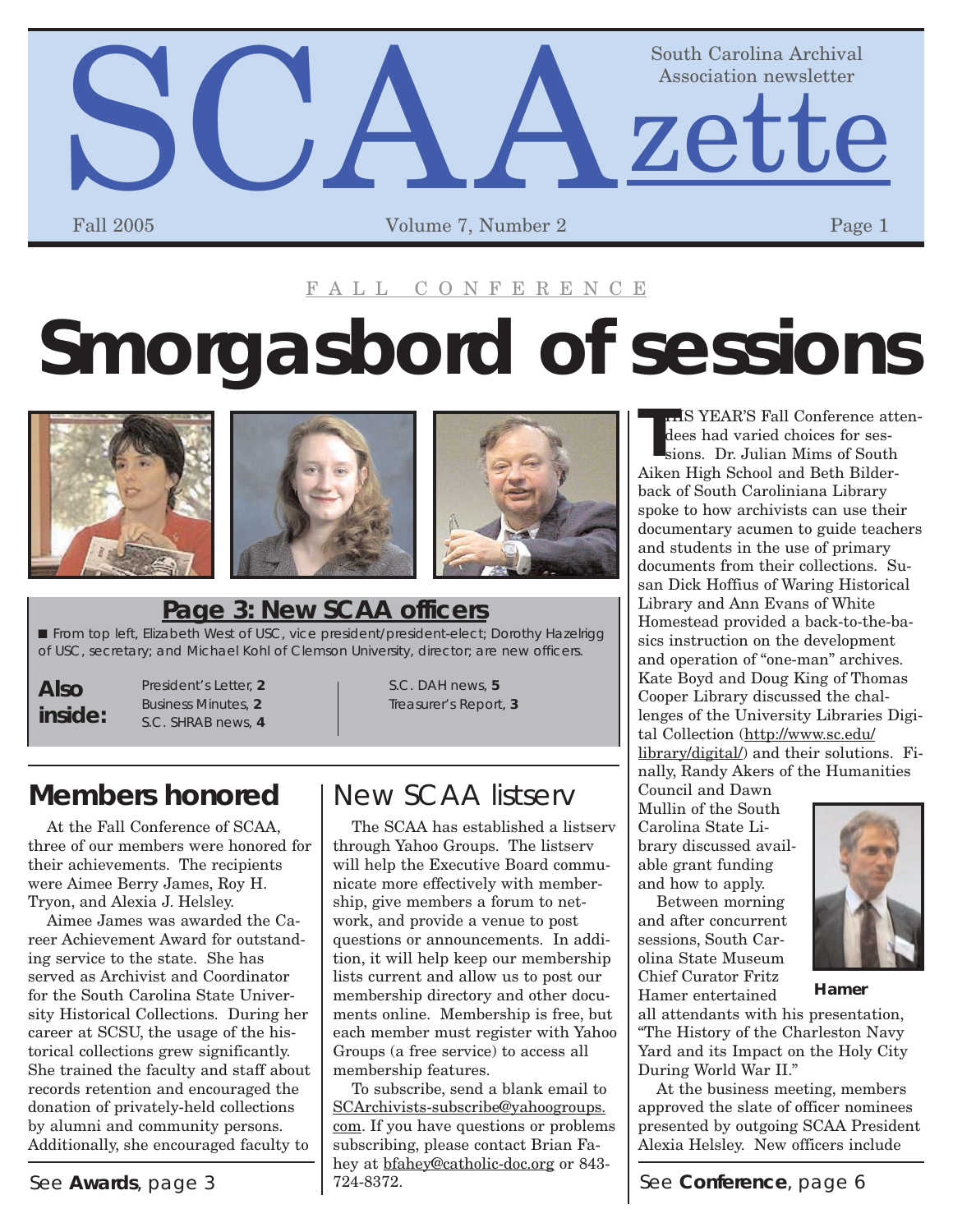### President's Letter

## SCAA nears 7-year mark

N 2006, SCAA will begin its seventh year as an association devoted to the professional development of the state's archivists. Historically, the number **I**

seven is significant in many ways. In one way, it represents com-

pletion of a cycle. It is said that our bodies replenish themselves every seven years, as cells die and are replaced. Ancient people recognized a seven-year cycle in nature by leaving fields unplanted for a season after the sixth year, to allow the soil a time for rest.

Similarly, seven years

can be a marker for us as an association as a time to pause and look at where we are and how far we have come. It is appropriate for us to re-examine the progress SCAA has made.

The leaders of SCAA have acquired information on how we've been doing based on statements made in your returned conference evaluations. We will carefully consider them when the Executive Board Leadership Retreat convenes in early January. Your ideas and suggestions are still welcome. Let us hear from you! I encourage all readers to contact me or any board member.

### *Suzanne*

Suzanne Singleton [msingleton@fmarion.edu](mailto:msingleton@fmarion.edu)



**Singleton**

### Business Minutes

### **Draft Minutes**

**SCAA Business Meeting South Carolina Department of Archives and History 13 October 2005**

### **Call to Order**

President Alexia Helsley called the meeting to order at 1:40 p.m.

#### **Minutes**

The minutes from the Nov. 10, 2004, business meeting were distributed for review. There being no corrections, the minutes were approved.

### **Treasurer s Report**

A copy of the report was distributed in the conference packets. Treasurer Jim Cross reported that the board had decided to transfer the scholarship funds into a separate account, and the certificate of deposit was transferred to BB&T.

### **Membership Report**

No report.

### **Election of 2006 Officers**

Helsley thanked Brian Fahey for his wonderful service as editor of the SCAAzette. She also thanked Sarah Murray for taking over Aimee James' duties as Director and especially for putting together the fall conference nearly single-handedly. Murray received a round of applause.

Helsley presented the slate of officers:

■ Vice President/President-Elect: Eliza-

beth West

- Secretary: Dorothy Hazelrigg
- Director: Mike Kohl

Kate Moore has agreed to serve as editor for one year.

There being no nominations from the floor, Marion Chandler moved that the slate be accepted by acclamation. Brian Collars seconded, and the slate was so approved.

#### **Outgoing President s Message**

Helsley stated that it has been a keen pleasure to work with everyone this year and she looks forward to more great meetings next year under Suzanne Singleton.

### **Awards**

Vice President Suzanne Singleton thanked the award committee for their work.

The Career Achievement Award is normally given to retirees, but this year it is given to someone who left South Carolina after a distinguished career in the state: Aimee James.

Archivist of the Year: Roy Tryon The President's Award is a special award given to Alexia Helsley for her service to the Association and the archival profession.

### **Incoming President s Message**

Singleton announced that the leadership retreat would be in early January and she wants comments and input from as many members as possible. She is looking forward to serving as SCAA President.

### **Adjournment**

The meeting adjourned at 2 p.m.

### **SCAA Executive Board**

• President **Suzanne Singleton** Francis Marion University 843-661-1310 [msingleton@fmarion.edu](mailto:msingleton@fmarion.edu)

• Vice President **Elizabeth Cassidy West** South Caroliniana Library, USC 803-777-5158 [westec@gwm.sc.edu](mailto:westec@gwm.sc.edu)

• Secretary **Dorothy M. Hazelrigg** S.C. Political Collections, USC 803-777-3131

[dhazelr@gwm.sc.edu](mailto:dhazelr@gwm.sc.edu)

 $\bullet$  Treasurer **James Cross** Clemson University Libraries Special Collections 864-656-3031 [jcross@clemson.edu](mailto:jcross@clemson.edu)

• Director 2005-2006 **Sarah Murray** South Carolina Department of Archives and History 803-896-6211 [smurray@scdah.state.sc.us](mailto:smurray@scdah.state.sc.us)

**•** Director 2006-2007 **Michael Kohl** Clemson University Libraries 864-6565176 [kohl@clemson.edu](mailto:kohl@clemson.edu)

• Membership Officer **Henry G. Fulmer** South Caroliniana Library, USC 803-777-5183 [fulmerh@gwm.sc.edu](mailto:fulmerh@gwm.sc.edu)

• Past President **Alexia Jones Helsley** [alexiahelsley@yahoo.com](mailto:alexiahelsley@yahoo.com)

### **SCAAzette Editorial Staff**

● Katherine V. Moore, **Editor** South Carolina Political Collections, USC 803-777-0578 [moore-kate@sc.edu](mailto:moore-kate@sc.edu)

 $\bullet$  **Geoff LoCicero, Designer** University Publications, USC 803-777-3682 [locicero@gwm.sc.edu](mailto:locicero@gwm.sc.edu)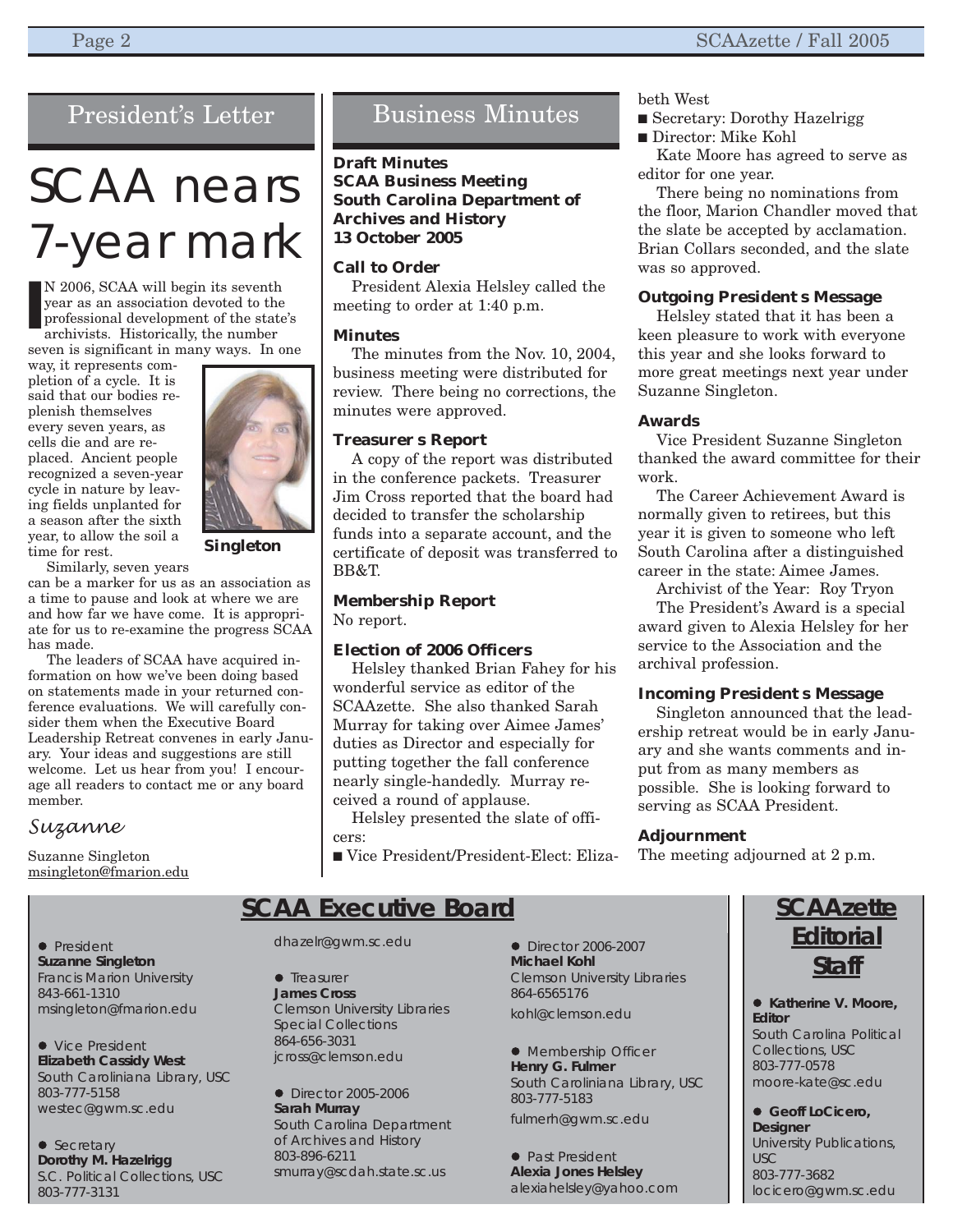# **New officers: West, Hazelrigg, Kohl**

### **Elizabeth West, Vice President/President-Elect**

A South Carolina native, Elizabeth West earned graduate degrees in Library Science and History from the University of South Carolina. She has worked at the University of South Carolina Archives since 1995, becoming University Archivist in 2001. She has established the department's oral history program, expanded acquisition and processing activities and records management services, and coordinated the transfer of the department's entire holdings to a new offsite storage facility. A development initiative led to the establishment of the Archives' first endowment, which funds a graduate assistantship in the department. She has produced exhibits and written articles relating to University history, archives, and South Carolina history. West also serves as outreach and digital activities coordinator for the South Caroliniana Library.



**West**



**Hazelrigg Kohl**

### **Dorothy Hazelrigg, Secretary**

Dorothy Hazelrigg is Curator of South Carolina Political Collections (formerly Modern Political Collections) at the University of South Carolina. She is also a member of the Steering Committee of the Congressional Papers Roundtable of the Society of American Archivists. Dorothy earned an M.A. in history at USC and is a Certified Archivist. Previously she served as project archivist for the Senator Hiram Fong papers at the University of Hawaii and as a project

archivist for the Senator Ernest F. Hollings papers at SCPC.

### **Michael Kohl, Director 2006- 2007**

Michael Kohl was born and educated in Wisconsin, earning graduate degrees in History, Library Science and Business Administration from the University of Wisconsin at Madison. He has worked as an archivist and librarian at reposito-

ries in Wisconsin, Rhode Island, and California before coming to Clemson as Head of the University Libraries Special Collections unit in 1982. He has been involved in the development of the unit, overseeing the transfer of its holdings to a new facility and the acquisition, arrangement and description of a wide variety of special collections material. He has written and given presentations about topics related to history, archives, and records management. He is a Certified Archivist and Certified Records Manager.

### **AWARDS** FROM PAGE ONE

bring classes to visit the collections, and coordinated two internships for history majors. Aimee developed National Archives Week Programs displaying exhibits on campus and in the community. The Historical Collections' website at SCSU was maintained and developed by her. She has served on the SCAA Board as Secretary and as Director. Aimee left South Carolina this summer to work in the Special Collections Division of the Nashville Public Library.

Roy Tryon accepted the award for Archivist of the Year. Roy has been employed by the South Carolina Department of Archives and History since 1988 and is currently State Archivist and Records Administrator. He also teaches information and records management at the USC School of Library and Information Science. He is a member of the Council of State Historical Records Coordinators Board of Di-





**Above, Suzanne Singleton with Roy Tryon, left, and Alexia Helsley**

rectors, chair of the National Association of Government Archives and Records Administrators Annual Meeting Program Committee, and member of the Working Group for the Society of American Archivists' Institute of Museum and Library Services-funded Archival Census Project.

Roy is a grant reviewer for the National Historic Public Records Commission and the National Endowment for the Humanities. He has been the successful applicant and project director for 26 projects in South Carolina. Those grants have included such projects as the creation of archives guides, manuscript and photograph collection processing, an archival fellowship,

newspaper microfilming, an electronic records conference, a Bill of Rights celebration, archives database DOS to Windows conversion, and electronic records program development. His work with the State Historical Records Advisory Board has led to sponsoring archival training and education programs and publications, holding annual statewide historical records conferences, producing public service announcements on historical records topics for TV broadcast, instituting an archival awards program, and providing support for the creation of the South Carolina Archival Association. The SHRAB is now engaged in the development of a public awareness plan.

Alexia Helsley received the President's Award for her service to the Association. She is the author of several publications on the state's history, and has shared her expertise with innumerable groups of professionals, students and others. Now retired from the South Carolina Department of Archives and History, she is a genealogical and historical consultant.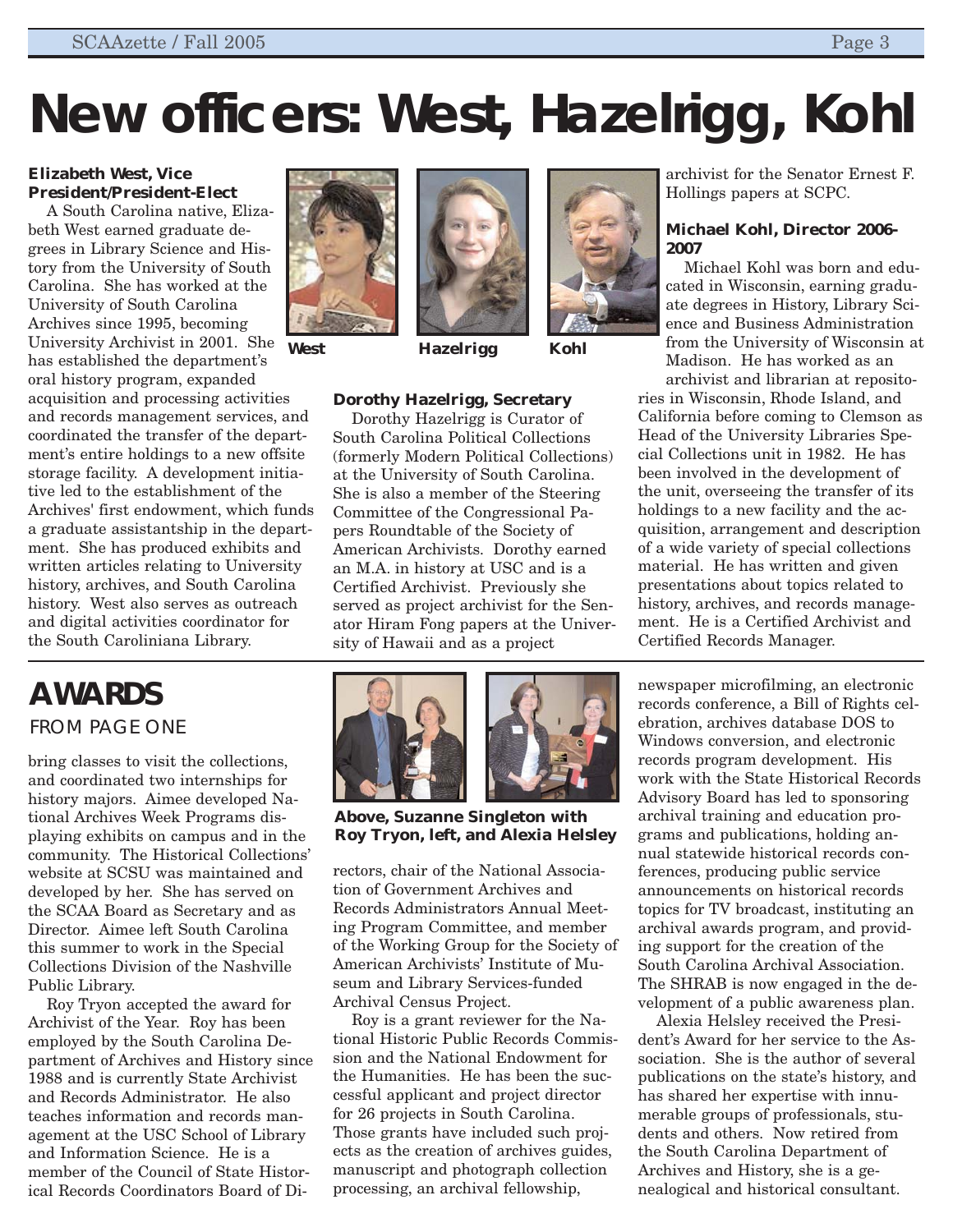### News from the S.C. State Historical Records Advisory Board

The Board is about to enter a new planning process to develop a state plan (and state funding priorities for NHPRC funds) for the period 2007-2012. Many in the South Carolina archival community will be contacted to provide input. The SC SHRAB website has been thor[oughly updated at http://www.state.sc.us/](http://www.state.sc.us/scdah/shrab/shrab1.htm) scdah/shrab/shrab1.htm. Finally, the SC SHRAB has made regrant awards to a great number of SC repositories in two cycles of funding. For details on the re[grant program, see: http://www.state.sc.](http://www.state.sc.us/scdah/shrab/regrantmain0406.htm) us/scdah/shrab/regrantmain0406.htm.

Below are listed the projects funded during the two funding cycles:

### **1st Cycle Awards: December 9, 2004**

### **Beaufort County Public Library**:

Funds to provide access to two locally significant collections of records: the Ciehanski Papers (1980-1984), modern political history materials relating to the creation of the Town of Hilton Head, and the Miller Collection (1955-2003), relating to the art of dance in Beaufort. Amount awarded: \$850

### **Catawba Cultural Preservation Pro-**

**ject:** Funds to inventory and arrange the collection of legal documents from the settlement between the Catawba Indian Nation and the State of South Carolina, 1970-1993. Amount awarded: \$4,000

**Charleston Library Society:** Funds to microfilm the Society's institutional records, 1759-1950. These records include minute books, journals, letterbooks, rules and by-laws, circulation records, member records, accession records, catalogs, and other miscellaneous volumes. Amount awarded: \$4,875.

**The Charleston Museum:** Funds to microfilm approximately 6 cubic feet of manuscript material in the Aiken-Rhett Collection (1860-1920) and to make copy negatives and prints of 25 original architectural photographs of the Aiken-Rhett House. The manuscript collection contains the legal documents, personal correspondence, books, and music owned by the Aiken and Rhett families, including Robert Barnwell Rhett, the "Father of Secession." Amount awarded: \$1,490

**Clemson University:** Funds to process and provide access to audiotape collections that represent under-documented history of South Carolina. The collections date from 1959 to the early 1990s and document a South Carolina mill village and black communities in the upstate. Amount awarded: \$5,000

### **James R. Crumley Jr. Archives:**

Funds to arrange, preserve, and describe 200 cubic feet of records (1821-present) pertaining to Lutheranism in South Carolina and the German settlement of the state. Included are assembly minutes, parish registers, congregation histories, scholarly and personal journals, diaries, manuscript collections of pastors' reports, clergy and bishop correspondence, financial records, photographs, broadsheets, and newsletters. Amount awarded: \$10,000

**Cultural and Heritage Commission of York County:** Funds to unfold, mend, and re-house 63 linear feet of York County Court of Common Pleas Judgment Rolls, 1800-1911. Funds will also be used to train staff on disaster recovery and to write a Disaster Preparedness Plan. Amount awarded: \$3,305

**Edgefield County Archives:** Funds to hire a current part-time staffer to work on item-level identification of recently discovered county records, ca. 1770-1900. Edgefield County will pay for a consultant who will offer guidance and direction on interfiling these records with the appropriate series of which they once were a part, indexing the additions, and preparing the records for microfilming. Amount awarded: \$10,000

**Newberry College:** Funds to make copies of microfilm of the journal of Newberry College President Josiah P. Smeltzer (1850-1887) and to microfilm student publications Stylus (1884-1929), Newberry Collegian (1894-1896), and Indian (1929-1991). Funds are also requested to microfilm Minutes of Newberry College Faculty Meetings, 1879-1918. Amount awarded: \$1,963

**Presbyterian College:** Funds for the

examination, arrangement and preservation of two major collections of documents: 1) Bee-Mail Letters (1941-1945), and 2) the Jackson-Arnold Collection (ca. 1800-1900), materials of the interrelated families of Joseph Graham, Thomas "Stonewall" Jackson, Robert Hall Morrison, and D.H. Hill. Amount awarded: \$5,000

### **South Carolina Historical Society:**

Funds to purchase cabinets to provide appropriate storage for oversized historic documents. The oversized documents include maps, plats, and other large format manuscript items, dating from the early 1700s through the late 20th century. Amount awarded: \$4,470

### **Trinity Episcopal Cathedral**

**Archives:** Funds to employ a professional consultant to assess and define the need for inventorying the collection and for designing a finding aid. Amount awarded: \$500

**Winthrop University:** Funds to arrange, describe, and preserve an historically valuable collection—The Alfred Gilchrist Architectural Drawings, dating from the late 1910s to the early 1940s. Amount awarded: \$4,000

**Wofford College, Sandor Teszler Library:** Funds to purchase archival supplies to re-house Wofford College's archival photographic collections. These collections (ca. 1870-1990, bulk dates 1880-1930) document the history of Wofford College and a portion of the history of Spartanburg County. Included are images of students, faculty, student clubs, athletics teams, some campus scenes, and historic buildings and people in Spartanburg County. Amount awarded: \$2,000

### **2nd Cycle Awards: September 9, 2005**

Clemson University: Funds to continue to process and provide access to audiotape collections that represent under-documented history of South Carolina. The collections date from 1959 to the early 1990s and document a South Carolina mill village, black communities in the upstate, and the founding of technical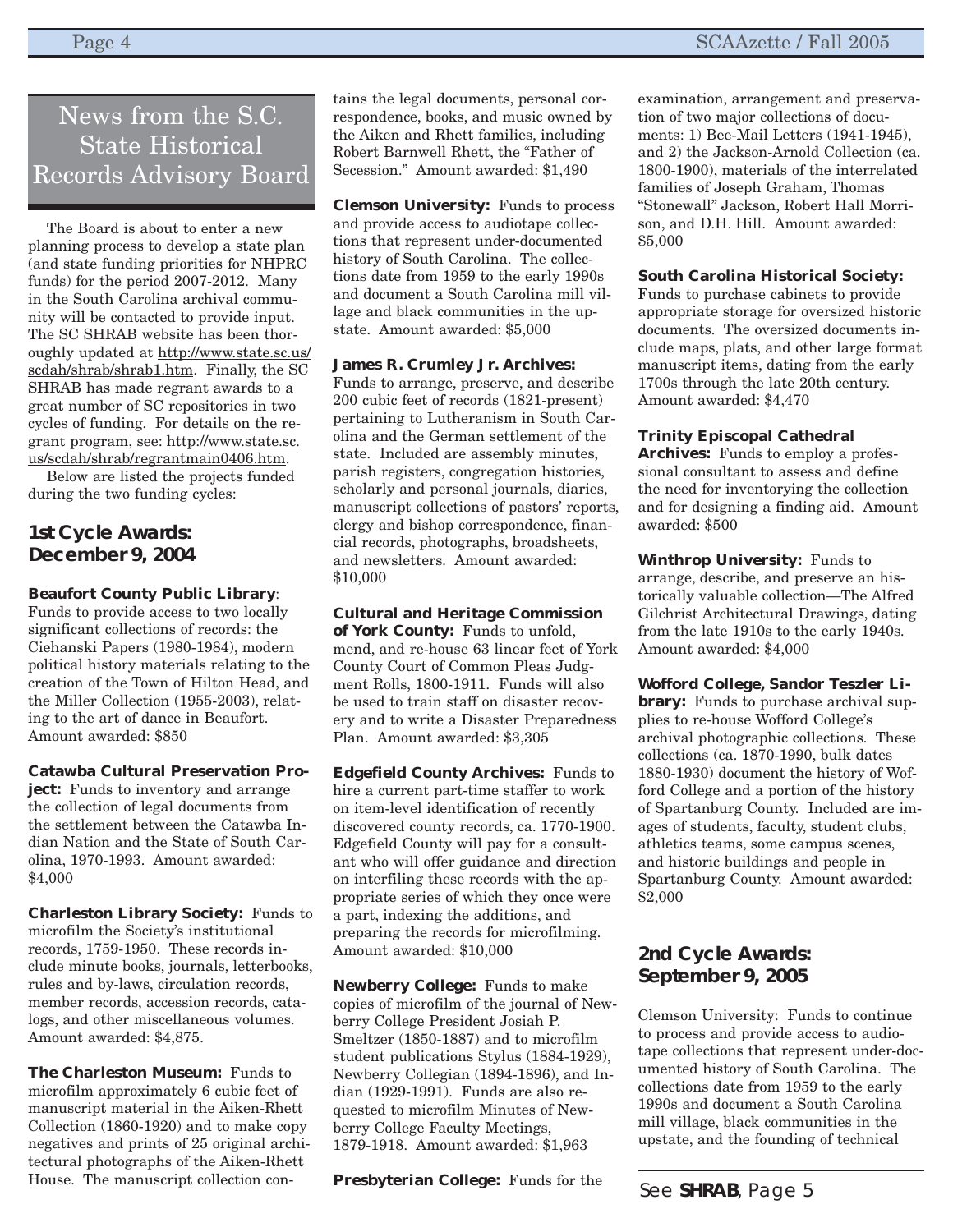### News from the S.C. Department of Archiv[es and History](http://www.state.sc.us/scdah/guide/guide.htm#guide)

#### **LSTA Grant for Archives Catalog Conversion**

Thanks to a grant awarded under the Library Services and Technology Act (LSTA) and administered by the SC State Library, the SC Department of Archives and History (SCDAH) will make its extensive catalog of information about the Archives' holdings of state and local government records available to the public via the World Wide Web. The LSTA grant provides the funds necessary to convert the Archives' outdated DOSbased catalog to Windows software that will be accessible over the Internet. The old system, implemented in the mid-1990s, was only available to patrons who visited the SCDAH Reference Room. Off-site researchers had to rely on an abbreviated listing of records on the SC-DAH website (http://www.state.sc.us/

**SHRAB** FROM PAGE FOUR

schools in the state. Amount awarded: \$2,197.

#### **College of Charleston, Addlestone**

**Library:** Funds to organize and preserve 200 linear feet of the Burnet R. Maybank Senatorial Papers, (1941-1954). Included in this collection are correspondence, government documents, photographs, and periodical clippings relating to Maybank's career in the US Senate. Amount awarded: \$3,200.

#### **James R. Crumley Jr. Archives:**

Funds to arrange, preserve, and describe 126 linear feet of records (1832-present) pertaining to the Lutheran Theological Southern Seminary, America's second oldest Lutheran seminary. Included are Board of Trustee minutes; records from Seminary presidents and deans; extensive property records including deeds and blueprints; yearbooks and other records of student life; faculty lectures from the mid- 1800s and later; and photographs of students, faculty, and facilities from the 1890s to today. Amount

scdah/guide/guide.htm#guide). In making the award, State Librarian James Johnson cited the pressing need for the SCDAH "…to acquire the information technology necessary to make their rich holdings more accessible to South Carolina's citizens." According to SCDAH Reference Room supervisor Steven D. Tuttle, the LSTA grant "…will dramatically increase information for the public about Archives holdings of colonial, state and local government records from 1671 to the present, making it possible to search from anyplace with Internet access."

The expected benefits of the LSTAfunded project are:

■ Catalog data is saved, protected, and properly maintained

■ Catalog will be easier to understand and use than the previous DOS version, and available to the public at home as well at the Archives

■ SCDAH holdings will be more accessible for new categories of users who otherwise might not visit the Archives

■ SCDAH operations will be brought into the 21st Century, facilitating future

awarded: \$6,900.

**Edgefield County Archives:** Funds to microfilm historical records being identified and arranged under guidance of a consultant (first cycle regrant project). Documents for filming include estate papers and, as funds permit, coroner's reports and inquisitions, general sessions criminal cases, deeds, plats, and other historical documents. Amount awarded: \$4,999.

**Hampton County:** Funds to microfilm the following historically valuable records: county commissioners minute books (1888-1904), Democratic club rolls (1897-1916, some have suffered water damage), and auditor's tax duplicates (1878-1900, treasurer's tax duplicate for 1892 will be filmed to substitute for missing auditor's tax duplicate for that year). Amount awarded: \$4,350.

**Lancaster County Library:** Funds to catalog and preserve historically significant photographs, maps and manuscript materials (ca. late 1700s—present) relating to the history of Lancaster County and to that part of the state. Funds will also be used to train staff on disaster recovery and to write a Disaster Preparedlinking of scanned historical records to descriptions in the online catalog ■ Better service to the people of South Carolina

The conversion of the old catalog is a fifteen-month project that is scheduled for completion by fall 2006.

#### **Electronic Records Management Guidelines Available**

The Archives' NHPRC-funded electronic records management program development project recently completed work on electronic records guidelines. They are available at:

<http://www.state.sc.us/scdah/erg/erg.htm>. The SC Architecture Oversight Committee has adopted the guidelines sections on electronic document management systems and on digital imaging as state government standards.

#### **New on the SCDAH Website**

Statement on the sale of public records on eBay and other auction site and a copy of a court ruling on Civil War era letters of South Carolina governors [\(http://www.state.sc.us/scdah/](http://www.state.sc.us/scdah/)).

ness Plan. Amount awarded: \$4,829.

#### **South Carolina Historical Society:**

Funds to continue to purchase supplies to provide appropriate storage for oversized historic documents. The oversized documents include maps, plats, and other large format manuscript items, dating from the early 1700s through the late 20th century. Amount awarded: \$3,000.

**University of South Carolina, Lancaster:** Funds to accession, organize, and describe the Thomas J. Blumer Catawba Research Collection (bulk 1976 present), the single largest existing collection of documentary materials on the Catawba Tribe of Native Americans. The collection consists of approximately 55 cubic feet and includes personal papers, photographs and slides of Catawba leaders and potters, collected diaries and correspondence, and oral interviews of Catawba tribal leaders and potters. Amount awarded: \$9,577.

**Winthrop University:** Funds to continue to arrange, describe, and preserve an historically valuable collection—The Alfred Gilchrist Architectural Drawings, dating from the late 1910s to the early 1940s. Amount awarded: \$3,495.